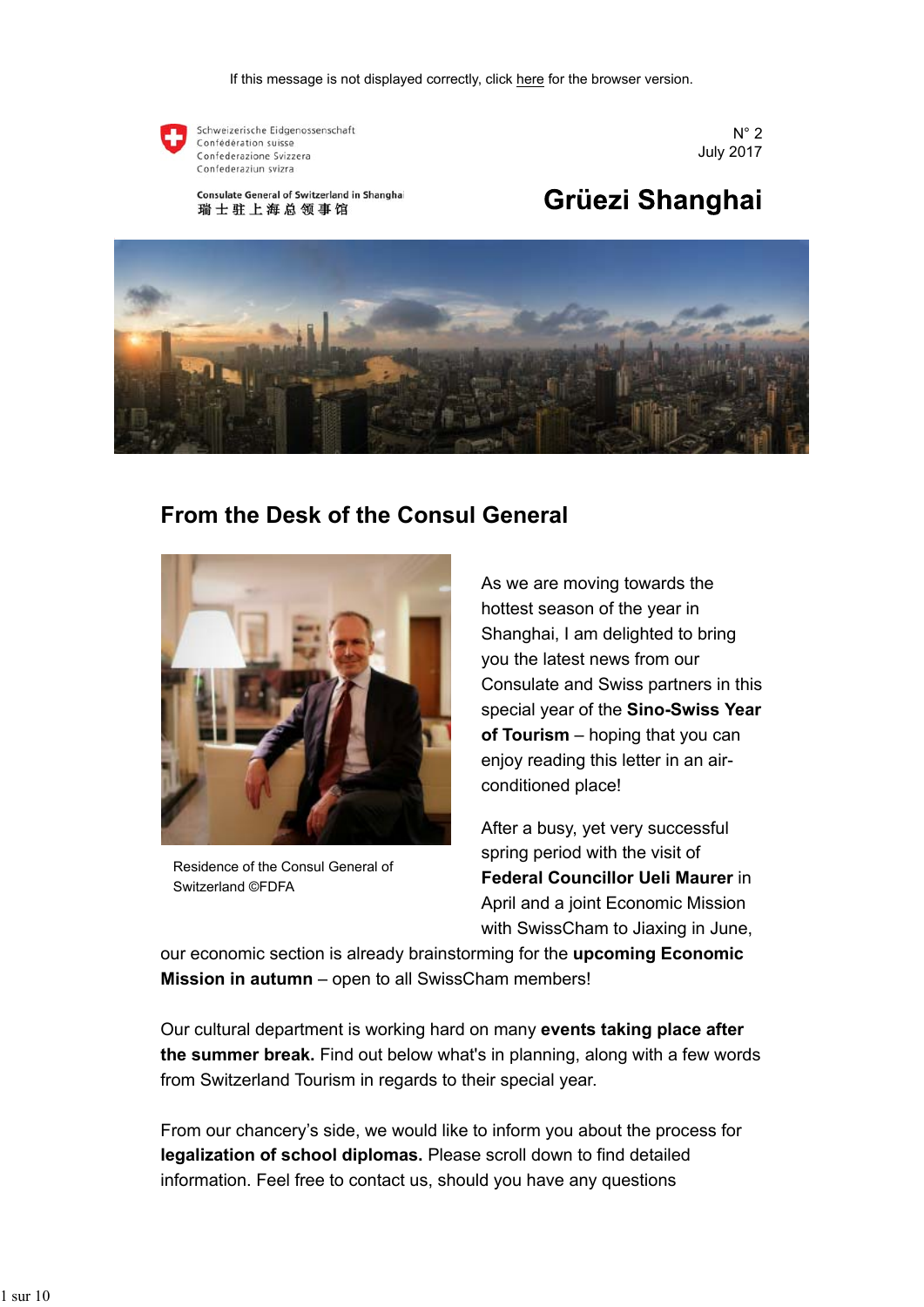concerning this news.

Last but not least: please mark **Saturday, July 29th** in your calendar, as we will celebrate the **Swiss National Day** together. Please check the event announcement with registration link in this edition.

During the summer break, my family and I will be spending most of the next two months out of the country. After this rather long stay away from Shanghai, I already look forward to seeing you again in late summer and wish you a great season!

Alexander Hoffet Consul General

#### **CONTENTS**

Swiss National Day Celebration! News from the Consulate General of Switzerland Economic Section Cultural Highlights Pro Helvetia Shanghai Swiss Business Hub swissnex China SwissCham Shanghai Swiss Center Shanghai

#### **Swiss National Day Celebration!**



The **Swissclub Shanghai** is pleased to announce this years **National Day Event:**

**Date:** 29 July 2017, 5pm **Time:** The Park Tavern, 840 Hengshan Road, Xuhui

As a tradition, the Swiss community in Shanghai and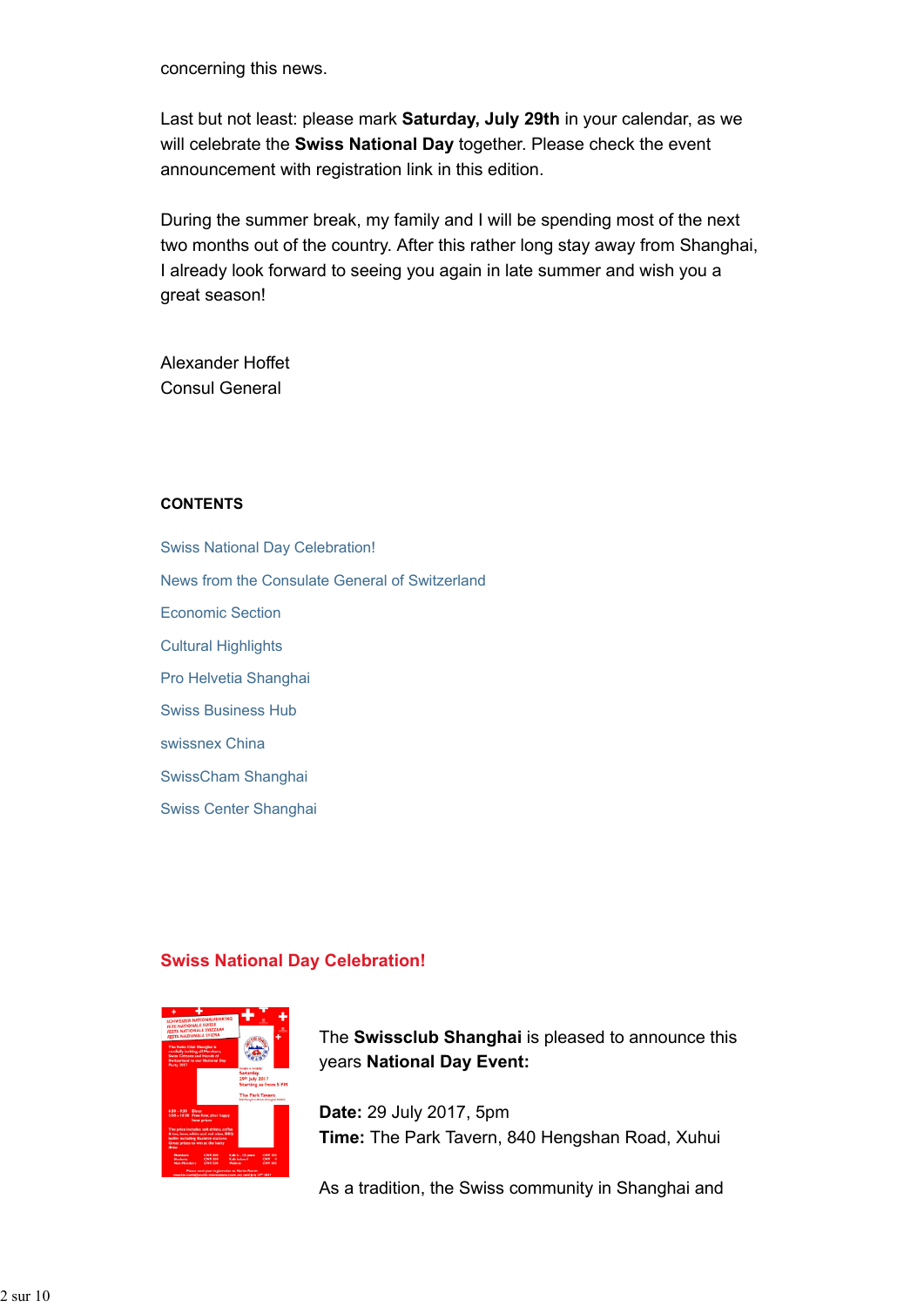Flyer Swiss National Day Celebration ©Swiss Club Shanghai

surrounding area gathers at this casual event to celebrate our National Day. Do not miss the chance to enjoy a delicious BBQ, Raclette and wines from Swiss vineyards! Event flyer

For **registration** please contact Martin Ruetti before July 27th 2017.

### **News from the Consulate General of Switzerland**

### **Chancery News**

### Legalization of Swiss diplomas

Please note that this Consulate General is only allowed to legalize diplomas that are **pre-legalized** by the Swiss Federal Chancellery (Bundeskanzlei / Chancellerie Fédérale / Cancelleria Federale) and/or the Cantonal Chancellery (Staatskanzlei / Chancellerie d'Etat / Cancelleria di Stato).

Please **contact the competent Swiss authorities or your school in Switzerland,** that will be able to quide you through the procedure.

For more information about the procedure, and a complete address list of the chancelleries, please consult the following website: Legalization

#### Swiss criminal record excerpts

Please note that this Consulate General cannot order a Swiss criminal record extract for you. Please find all the information on **how to obtain the document** on the website of the Federal Office of Justice (FOJ): Swiss criminal record excerpts

Should you need to have this document legalized by this Consulate General, please note that it has to be **legalized by the Federal Chancellery first,** so it's important that you tick the appropriate box during your order. Digitally signed electronic criminal records extracts cannot be authenticated.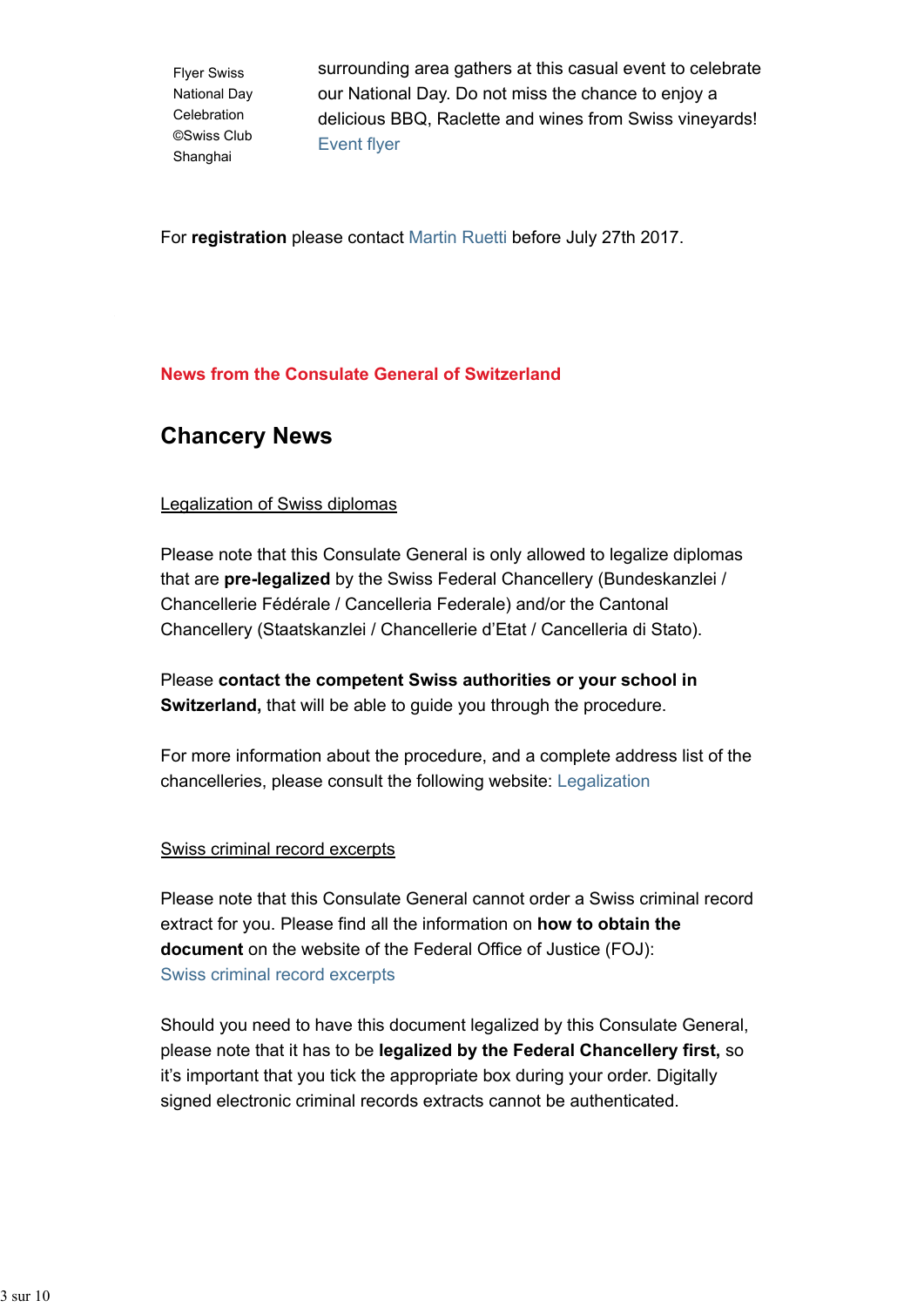### **95th Congress of the Swiss Abroad**



Flyer Congress 2017 © ASO

From 18. - 20. August, the 95th Congress of the Swiss Abroad will take place in Basel.

Visit the website for the detailed program and registration:

Congress OSA

#### **Economic Section**

### **Ambassador to lead the next Economic Mission**



Consul General Alexander Hoffet, led the 8th Economic Mission to Jiaxing 12-13 June 2017, with visits to Weidmann, Plaston, Lego, Zhejiang Silk and Wufangzhai. ©GK SHA

Following the successful conclusion of the 8th Economic Mission to Jiaxing organized by the Consulate General with the support of SwissCham Shanghai, we're excited to announce the next mission. It will be a joint mission co-organized with the Embassy, **led by the Ambassador,** in autumn this year.

In a bid to encourage further bilateral relations, the Economic Missions has since 2013 led to 8 cities in the region covering Nanjing,

Hefei, Hangzhou, Xuzhou, Wenzhou, Nantong, Changzhou and Jiaxing.

The upcoming **joint Economic Mission** will for the first time reach out **to the central China region** and be combined with **the first official visit of the Ambassador** to the province.

So please stay tuned! The destination and dates of the mission will be announced after the summer break!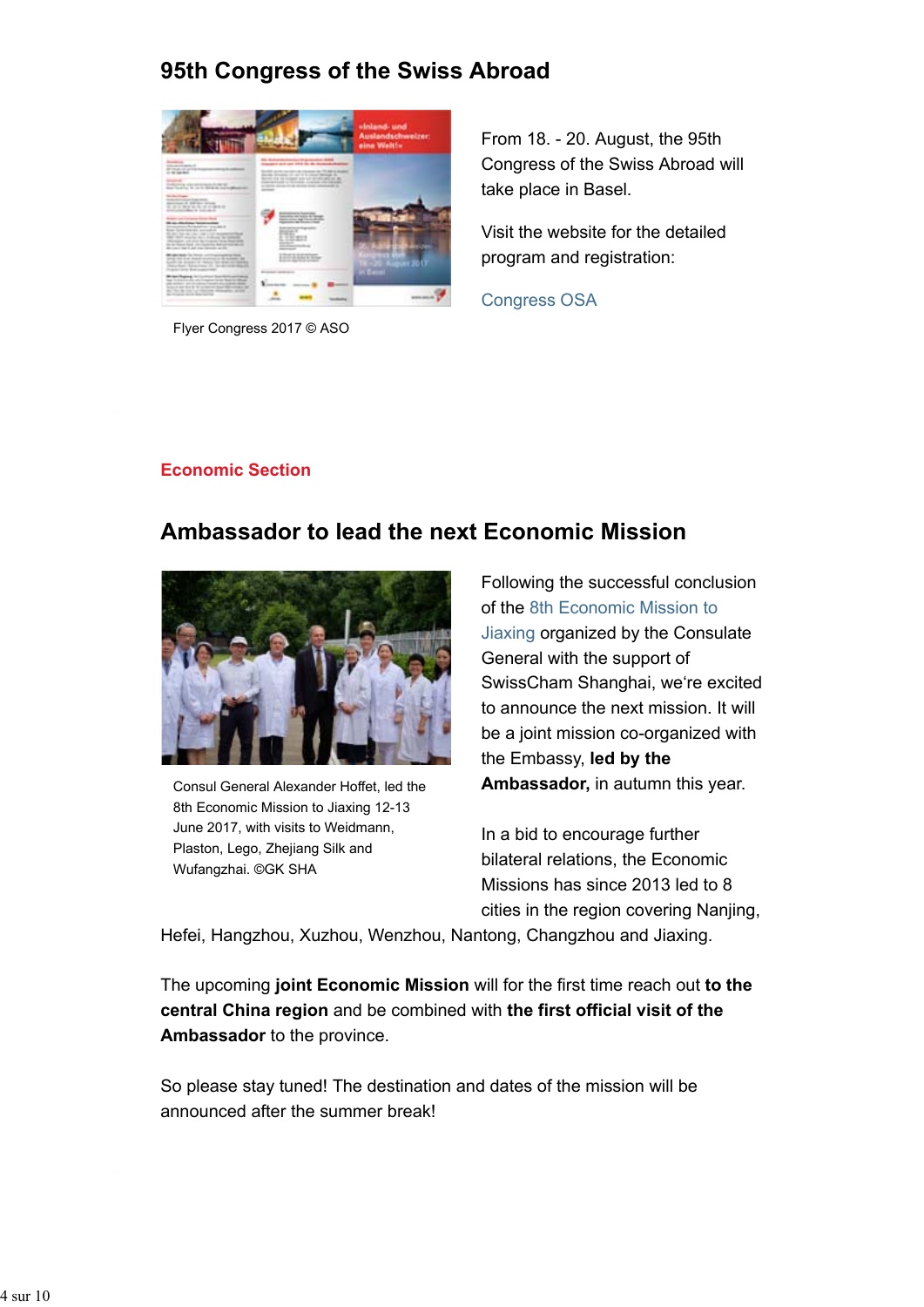### **Cultural Highlights**

## **Swiss marching bands at 2017 Shanghai Tourism Festival**



Swiss marching band at Shanghai Tourism Festival ©ZHU

One of the highlights of the Shanghai cultural agenda is the **yearly Shanghai Tourism Festival** from mid-September until after the Chinese National Holiday. The city celebrates its 28th edition this year.

Performers from all over the world will descend on Shanghai to entertain locals and tourists alike

with activities reflecting cultures and customs from their home countries. As usual, the festival launch starts with the grand opening at Huaihai Road (close to the Shanghai Times Square). **Two Swiss troupes will represent Switzerland in the parade.** The Swiss musicians will perform during the whole festival at different venues in Shanghai. More information will be posted in the cultural newsletter later on.

## **Switzerland Tourism Summer Campaign: "Back to Nature"**



Summer Campaign "Back to Nature" ©Switzerland Tourism

Recently Switzerland Tourism has announced the theme of 2017 summer campaign "Back to nature".

A series of market researches show that **Switzerland's "nature" is a key factor attracting global tourists to the country.** People who live amid the hustle and bustle of cities have a growing need for nature. Fresh air and water,

flourishing flora and fauna, and exotic landscapes bring immense benefits to people's physical and mental wellness. Thanks to its diverse tourist resources, Switzerland offers visitors different types of natural experience. **The theme of**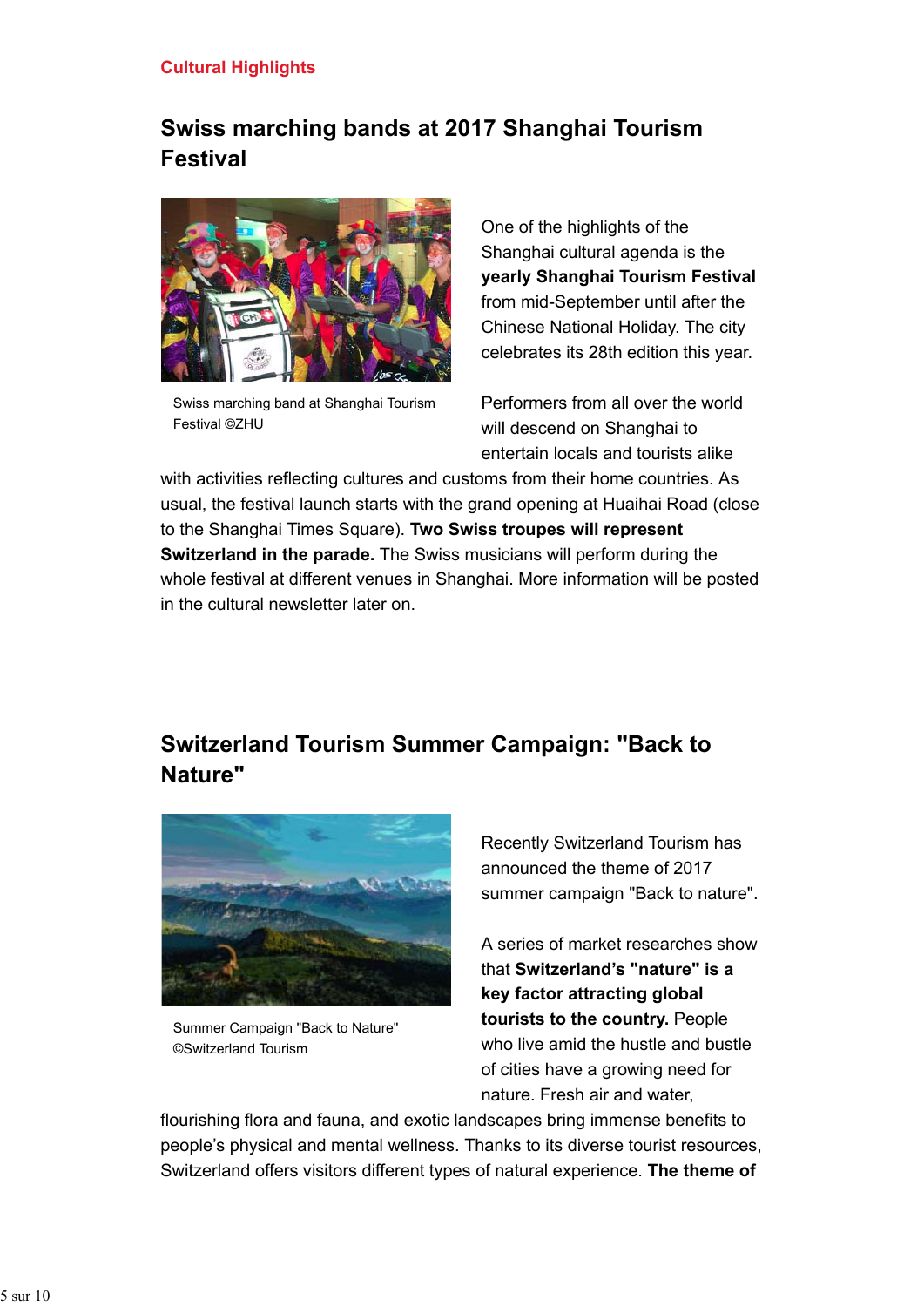**"Back to nature" encourages visitors to dive into nature,** taste local food and attend featured events, experience and stay in an alpine hut, and observe wildlife in a breath-taking environment, thus enjoying the best way of immersing themselves in picturesque nature.

2017 also marks the **100th anniversary of Switzerland Tourism.** According to Mr. Simon Bosshart, Director for Asia Pacific of Switzerland Tourism, cantons of Switzerland combined their tourism resources and officially founded Switzerland Tourism in 1917. Over the past 100 years, Switzerland Tourism has developed from an information and ticketing office into a key promotional agency which is committed to advertising Swiss tourist destinations and promoting the tourism industry.

### **Pro Helvetia Shanghai**

# **Refurnishing Thoughts, Yves Netzhammer Solo Exhibition**



Yves Netzhammer, Multichannel installation with mirrors and projections, 2016. Commissioned by 3rd Shenzhen Independent Animation Biennale, Supported by Pro Helvetia Shanghai, Swiss Arts Council © Image provided by Pro Helvetia

**Yves Netzhammer** will hold a solo exhibition "Refurnishing Thoughts" at The Bund Financial Center (BFC) of Fosun Foundation from **August 13 - October 7,2017,** under the auspices of Pro Helvetia Shanghai, Swiss Arts Council.

This will be an immediate **follow-up project of his artist residency in Shanghai.** As an internationally well-known artist, Yves Netzhammer is famous for his animation videos and imaginative drawings.

This exhibition will include animation videos, installation, and wall drawings, manifesting his signature style. Built like a **virtual house,** the well-designed exhibition space will contain simple black-and-white lines and colored blocks, which easily stimulate the viewers' thoughts and imagination deep from their subconscious.

Part of his videos will be projected on **one of the world's largest LED screen**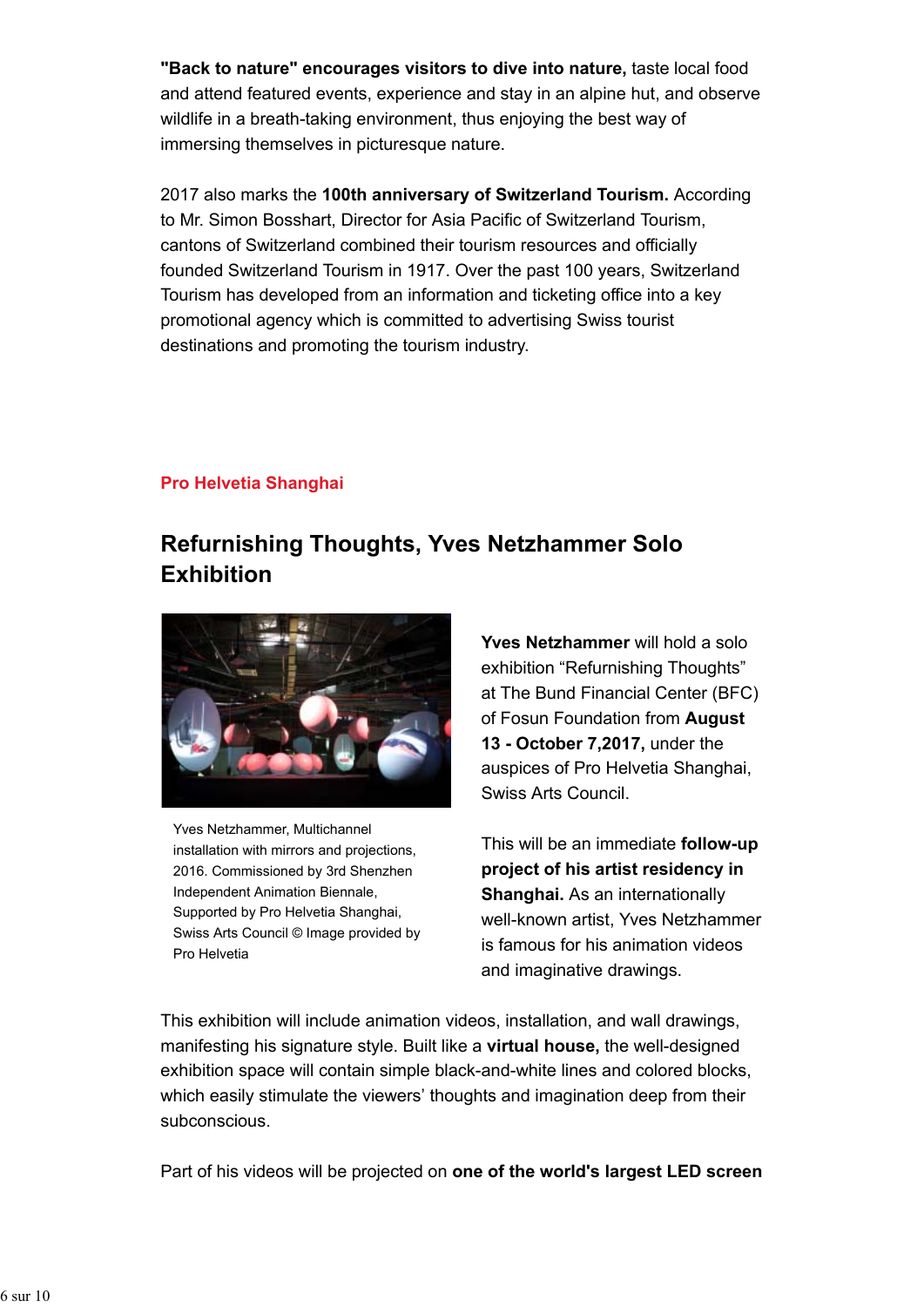upon Lujiazui's Citibank building. Yves has represented Switzerland at the Venice Biennale and exhibited at the Documenta in Kassel 2007.

Pro Helvetia Shanghai

#### **Swiss Business Hub**

## **Mini SWISS Pavilion @ ISPO Shanghai 2017**



ISPO Beijing 2016 ©PEI

**The ISPO SHANGHAI 2017** trade show will be held from **July 6-8, 2017** at SNIEC - Shanghai New International Expo Centre.

ISPO is the leading multi-segment trade show for the **sports industry** in Asia with a focus on summer collections, where companies and brands present their products and services under the umbrella of three

main categories – Nature & Elements, Speed & Strength, and Urban & Lifestyle.

This year, **S-GE (Switzerland Global Enterprise) together with Switzerland Tourism** will organize a mini Swiss pavilion for the first time and present the Swiss brands **On Running, Wenger, and SIGG.** The Swiss Business Hub China will assist S-GE and the Swiss exhibitors to coordinate their participation in the trade show.

For more information, please visit the page of the Swiss pavilion at ISPO Shanghai:

Swiss pavilion at ISPO

**swissnex China**

### **Plum Rain Season can't stop us!**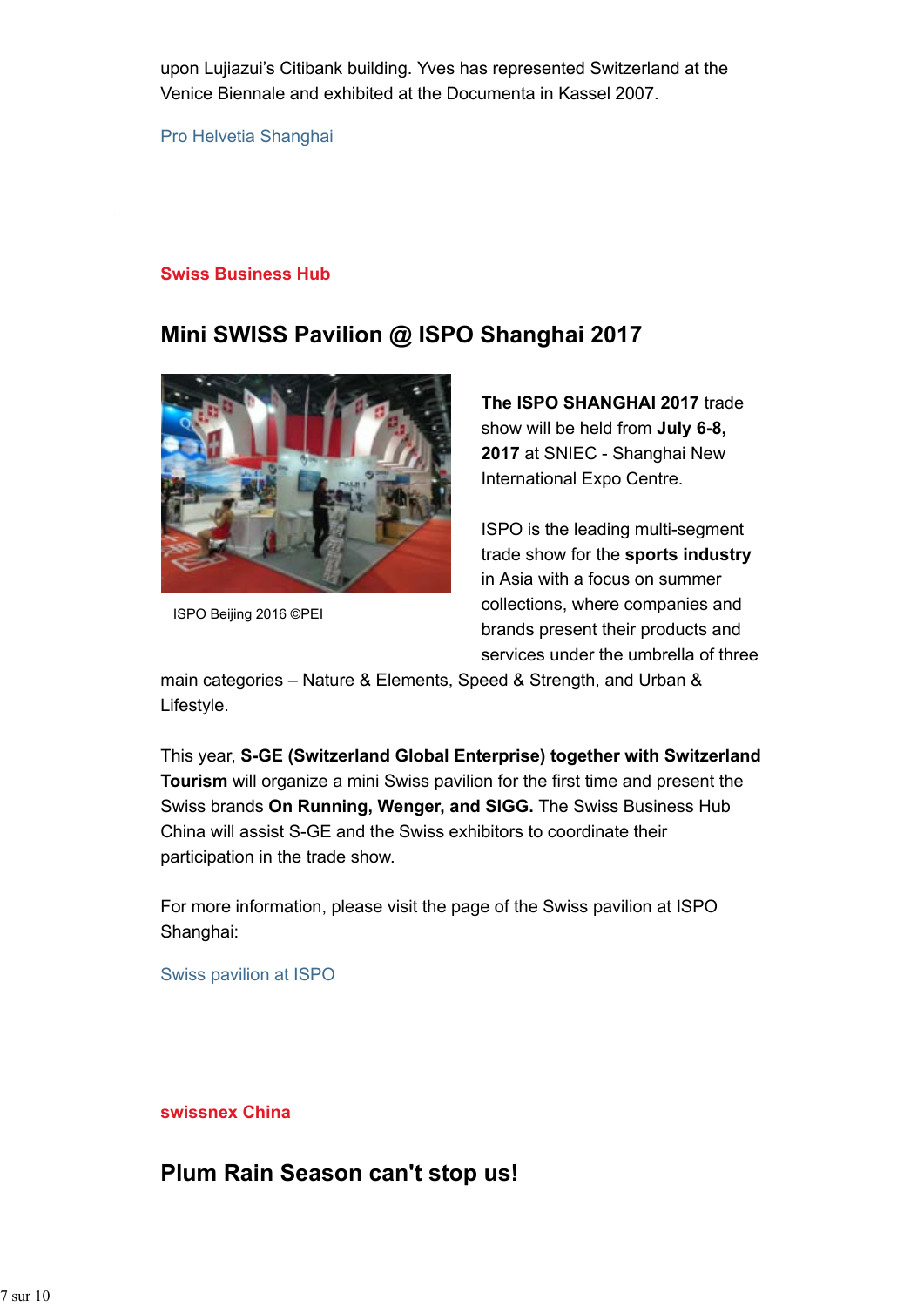

Binjiang Park in Pudong, China ©ISG

While you are reading this newsletter, we are hosting the venture leaders China 2017 Delegation. They have a special program this year, which brings them to Beijing, Tianjin, and the WEF in Dalian, Shanghai, Shenzhen and Hong Kong. The visit is jointly organized with our Beijing-Team, and it's packed with

workshops and events. It's a great opportunity for the young entrepreneurs to pitch their ideas and to connect with potential local investors and partners.

As soon as we say 再见 "Zàijiàn" to the venture leaders, we will say你好 "Nǐhǎo" to the next visitors. For example the visiting delegation of SUPSI (20 EMBA students), and the Summer School from Canton Vaud and MSE China Module (45 MAS students from various Universities of Applied Sciences in Switzerland). By the end of July we have welcomed about 1100 people (at swissnex China and to external venues).

Follow us and read more news on our website, through our postings on wechat, Facebook, LinkedIn and of course by signing up to our newsletter!

# **For the agenda**

1. August 2017 - Swiss National Day, of course…



…and first day for our new CEO, Dr. Felix Moesner!

After spending 9 years in Japan as Head Science & Technology Office at the Swiss Embassy in Tokyo, followed by 5 years as CEO swissnex Boston, he will return to Asia with his family this summer.

We are looking forward to welcoming him and to introduce him to our environment, our partners and stakeholders here in Shanghai and beyond.

Until then, Isabel Goetz is leading swissnex China ad interim, so feel free to contact her if you have questions or requirements.

We wish you a great summer and hope to see you soon!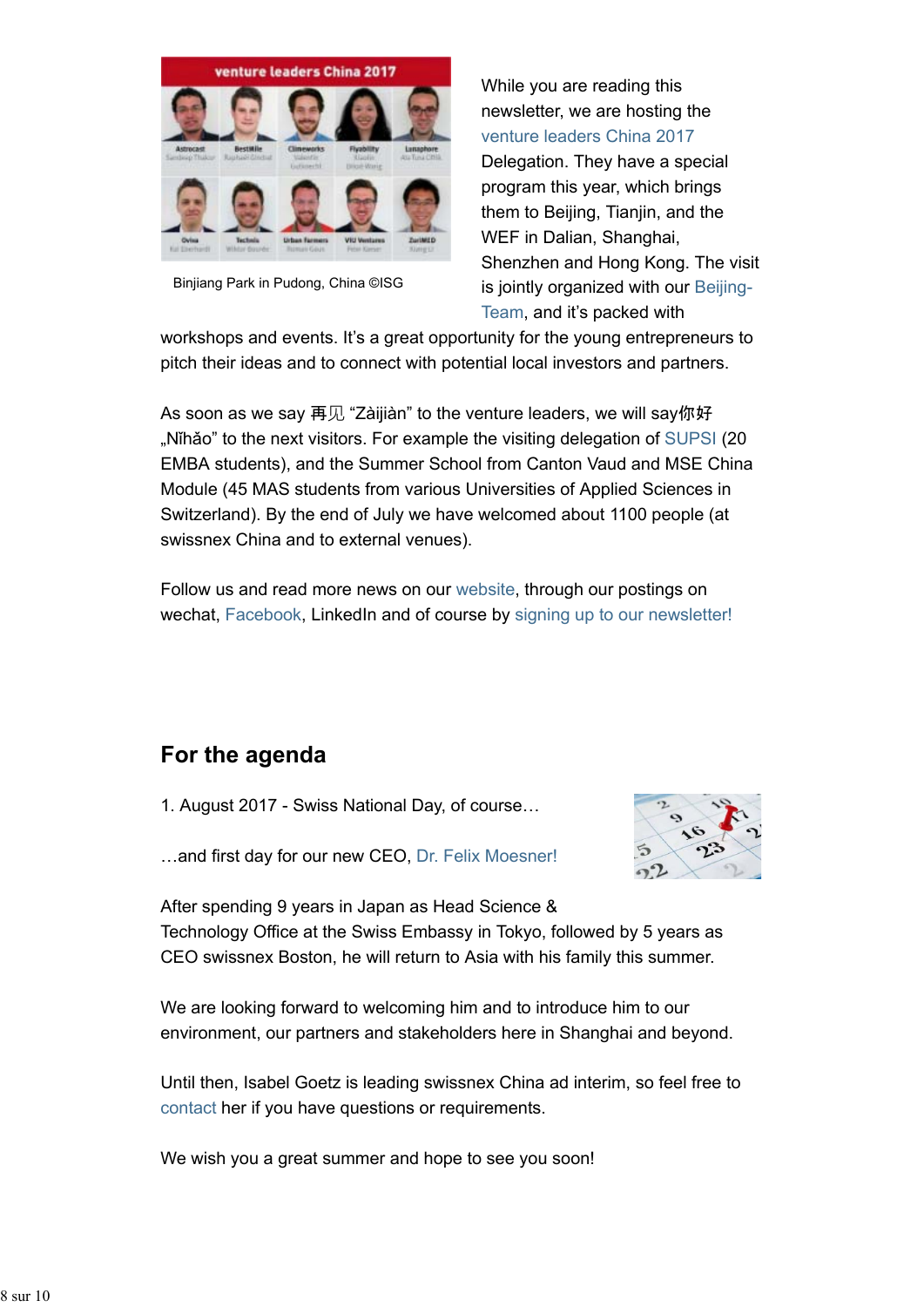#### **SwissCham Shanghai**

### **The Bridge Magazine**



The Bridge Journal ©SwissCham

In this issue of **The Bridge** we address the topic of **investing in China** and how dramatically fast this has changed since the opening to foreign investments.

Crucial to China's success as the global leader in world trade is the behind-the-scenes role played by banks in supporting the flow of

money and investments it requires. Eugene Qian, Chairman of **UBS** China Strategy Board, talks to The Bridge about the bank's success in China, its services, and the trade relationship between Switzerland and the mainland.

Directly selling to Chinese customers can be a big investment for Swiss companies, but it is getting easier. The Bridge speaks to Alfonso Troisi, Country Manager of **Nespresso,** about its experience of bringing premium coffee to Chinese consumers.

To access The Bridge, please follow this link: The Bridge Magazine

### **Follow us on WeChat**

Scan our WeChat QR Code to keep posted on SwissCham's news, events, benefits and more…



SwissCham Shanghai NEW ADDRESS: Carlton Building, Room 1133, 11F, No.21 Huanghe Road, Shanghai 200003, P.R. China +86 21 5368 1269

WeChat QR